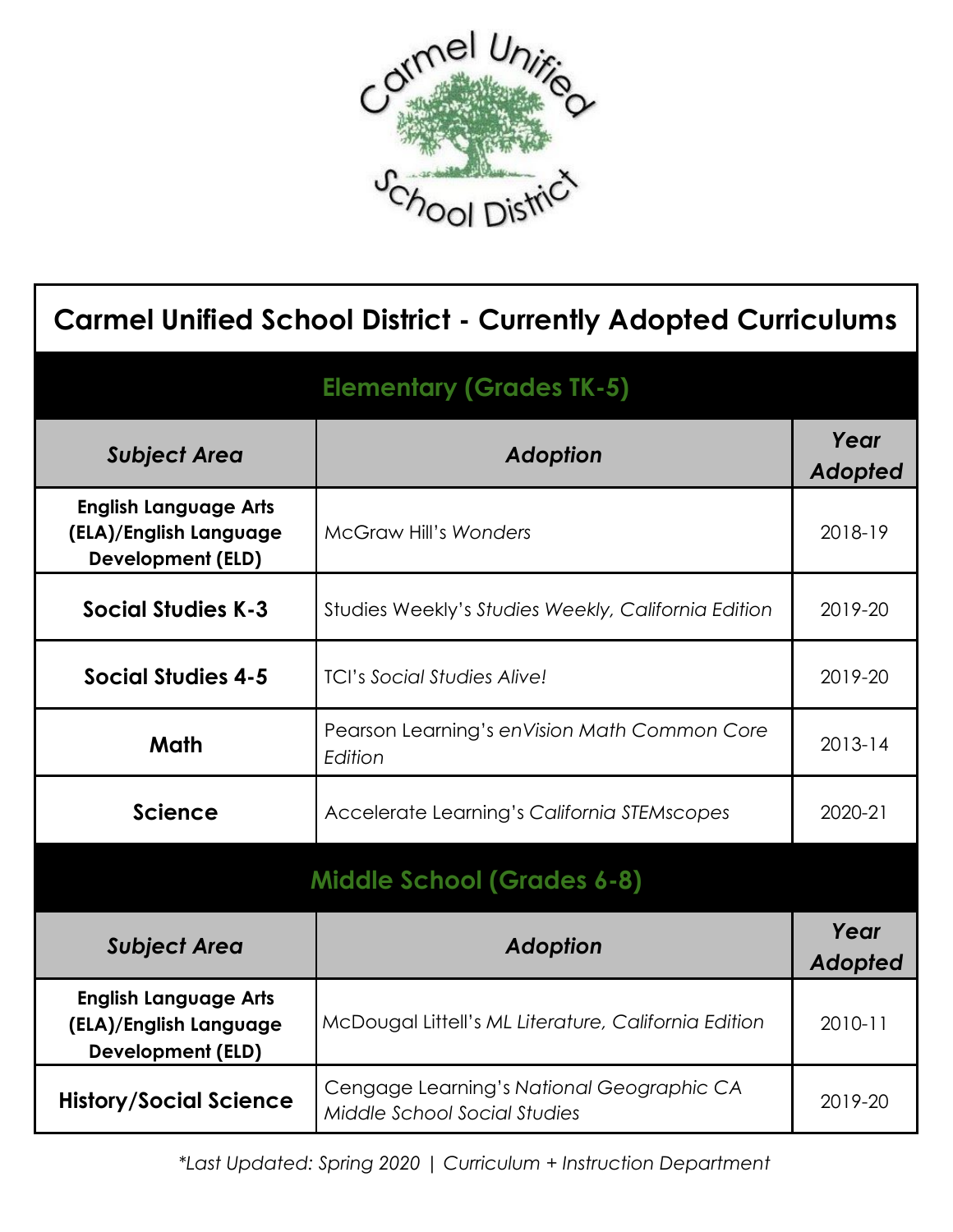

| Math                                                                               | Carnegie Learning's Carnegie Learning Math<br>Series: Course 1-3 and Integrated Math 1 California<br><b>Common Core Edition</b> | 2015-16         |
|------------------------------------------------------------------------------------|---------------------------------------------------------------------------------------------------------------------------------|-----------------|
| <b>Science</b>                                                                     | Pearson Learning's Focus On, California Edition                                                                                 | 2007-08         |
|                                                                                    | <b>High School (Grades 9-12)</b>                                                                                                |                 |
| <b>Subject Area</b>                                                                | <b>Adoption</b>                                                                                                                 | Year<br>Adopted |
| <b>English Language Arts</b><br>(ELA)/English Language<br><b>Development (ELD)</b> | Holt McDougal's Holt McDougal Literature                                                                                        | 2012-13         |
|                                                                                    | Scribner's On Writing: A Memoir of the Craft                                                                                    | 2008-09         |
|                                                                                    | W.W. Norton & Co.'s They Say, Say I                                                                                             | 2012-13         |
|                                                                                    | Bedford - St. Martins' Language of Composition                                                                                  | 2008-09         |
| <b>History/Social Science</b>                                                      | Houghton Mifflin Harcourt's Global Geography                                                                                    | 2020-21         |
|                                                                                    | Houghton Mifflin Harcourt's California Modern<br><b>World History</b>                                                           | 2020-21         |
|                                                                                    | Houghton Mifflin Harcourt's American History:<br>Reconstruction to the Present California                                       | 2020-21         |
|                                                                                    | McGraw Hill's Principles of Government                                                                                          | 2020-21         |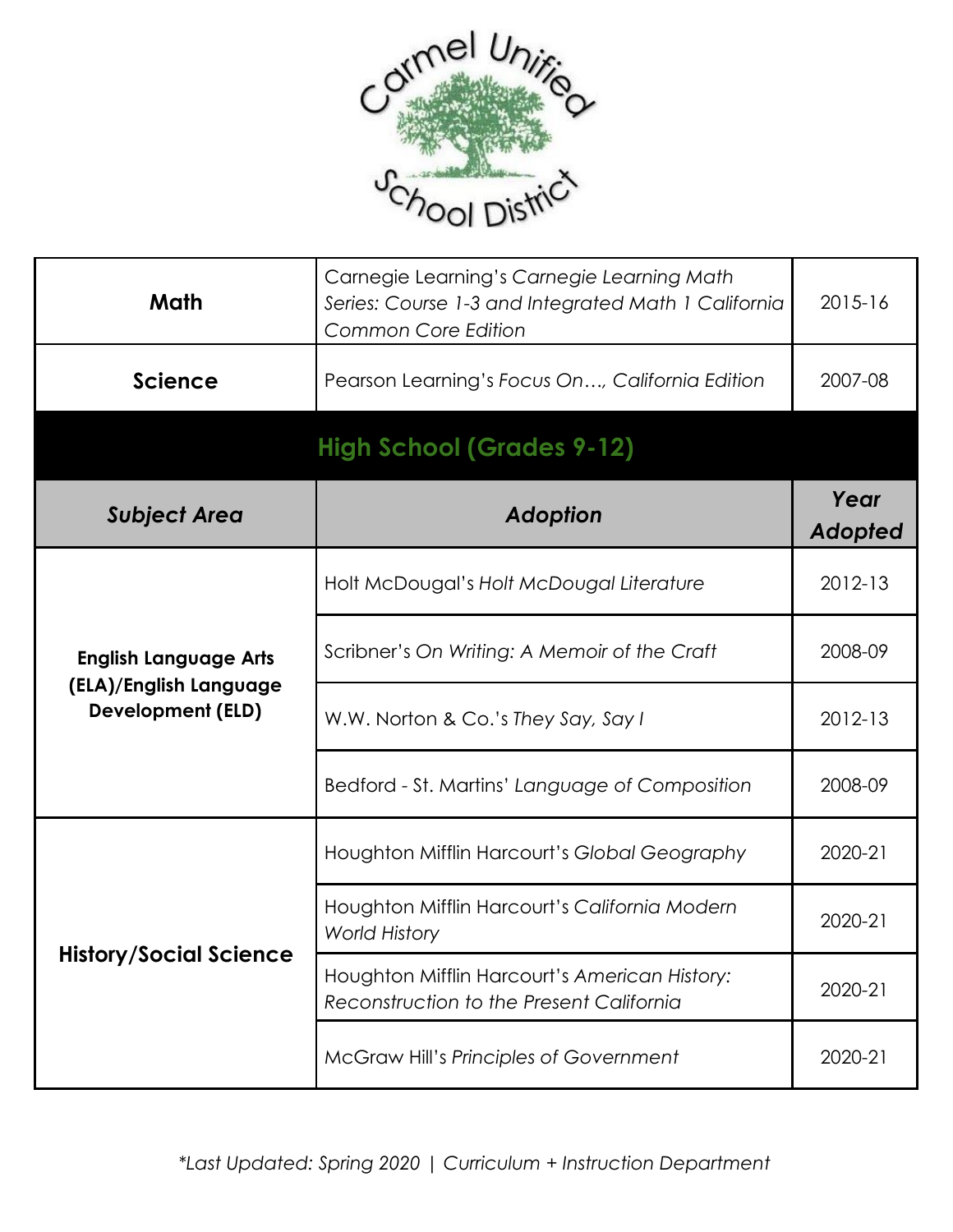

| <b>History/Social Science</b><br>(continued) | <b>McGraw Hill's Principles of Economics</b>                                     | 2020-21     |
|----------------------------------------------|----------------------------------------------------------------------------------|-------------|
|                                              | Wiley-Blackwell's Western Philosophy                                             | 2004-05     |
|                                              | Thompson Learning's Introduction to Psychology                                   | 2008-09     |
|                                              | Pearson Learning's The Cultural Landscape: An<br>Introduction to Human Geography | $2014 - 15$ |
|                                              | Pearson Learning's World Civilizations: The Global<br>Experience, AP® Edition    | 2016-17     |
|                                              | W.W. Norton & Co.'s Give Me Liberty! An American<br>History, AP® Edition         | 2014-15     |
|                                              | Pearson Learning's Essentials of American<br>Government: Roots and Reform        | 2009-10     |
|                                              | Allyn & Bacon's AP® Psychology                                                   | 2009-10     |
| <b>Mathematics</b>                           | Carnegie Learning's Integrated Math: A Common<br>Core Program                    | $2013 - 14$ |
|                                              | OpenIntro, Inc.'s Advanced High School Statistics                                | 2015-16     |
|                                              | McDougal Littell's Advanced Mathematics                                          | 2007-08     |
|                                              | Glencoe's Mathematics with Business Applications                                 | 2007-08     |
|                                              | MPS's The Practice of Statistics                                                 | 2007-08     |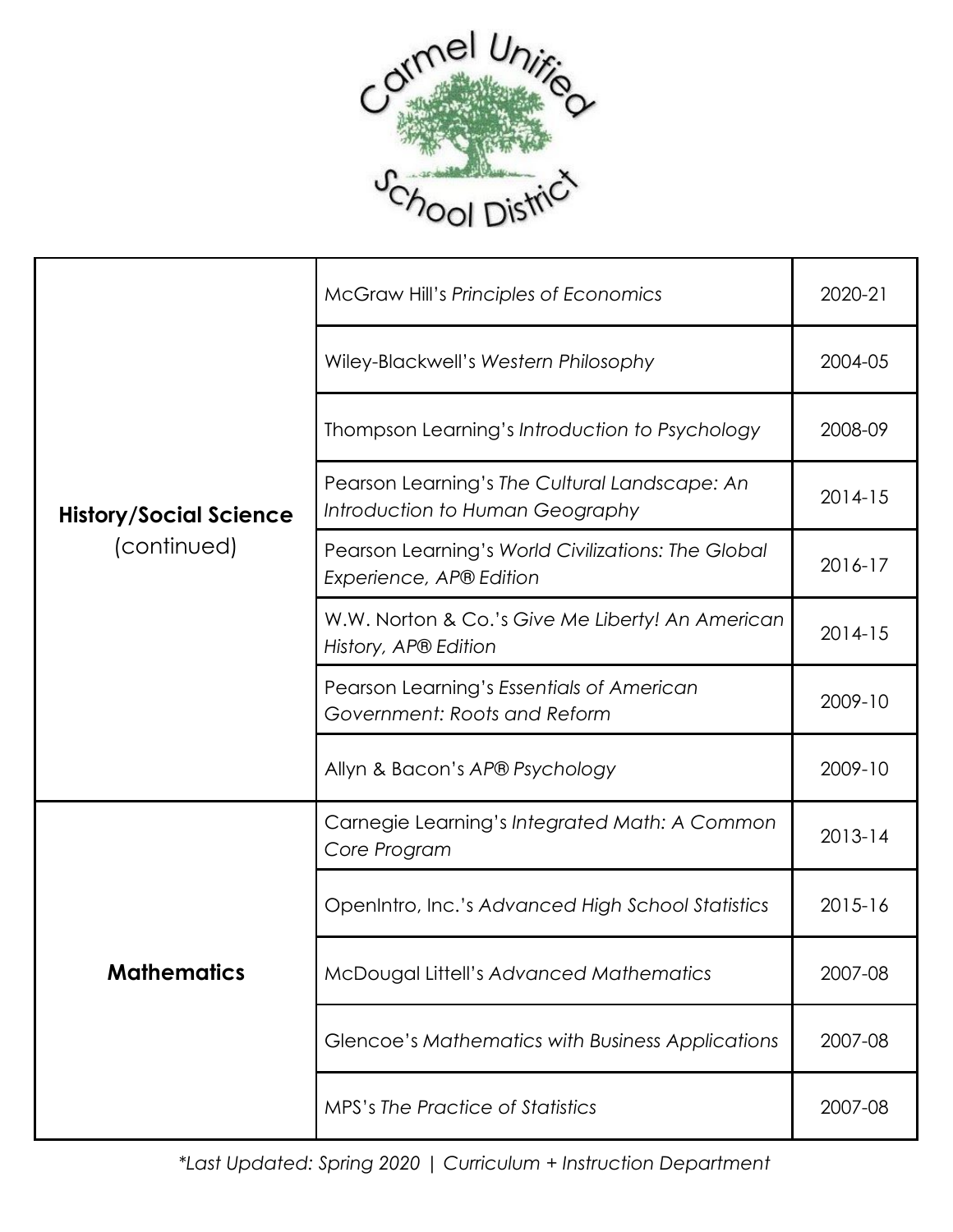

| <b>Mathematics</b><br>(continued)           | Pearson Learning's Calculus                                                          | 2008-09     |
|---------------------------------------------|--------------------------------------------------------------------------------------|-------------|
|                                             | <b>TCR's Advanced Quantitative Reasoning:</b><br>Mathematics for the World Around Us | 2015-16     |
| <b>Science</b>                              | Pearson Learning's Earth Science, California<br>Edition                              | 2006-07     |
|                                             | Pearson Learning's Biology, California Edition                                       | 2007-08     |
|                                             | Pearson Learning's Conceptual Physics, California<br>Edition                         | 2009-10     |
|                                             | Pearson Learning's Chemistry                                                         | 2007-08     |
|                                             | Thompson Learning's Chemistry and Chemical<br>Reactivity                             | 2007-08     |
|                                             | Pearson Learning's Campbell: Biology in Focus                                        | $2014 - 15$ |
|                                             | MPS's Environmental Science for AP®                                                  | $2013 - 14$ |
|                                             | McGraw Hill's Hole's Essentials of Human Anatomy<br>and Physiology                   | 2004-05     |
| <b>Health</b>                               | <b>McGraw Hill's Glencoe Health</b>                                                  | 2015-16     |
| <b>Visual and</b><br><b>Performing Arts</b> | <b>McGraw Hill's Experiencing Choral Music</b><br>Intermediate Sightsinging          | 2007-08     |
|                                             | Neil A. Kjoz Music Publishing Co.'s All for Strings,<br>Student Book 1, 2, & 3       | 2007-08     |